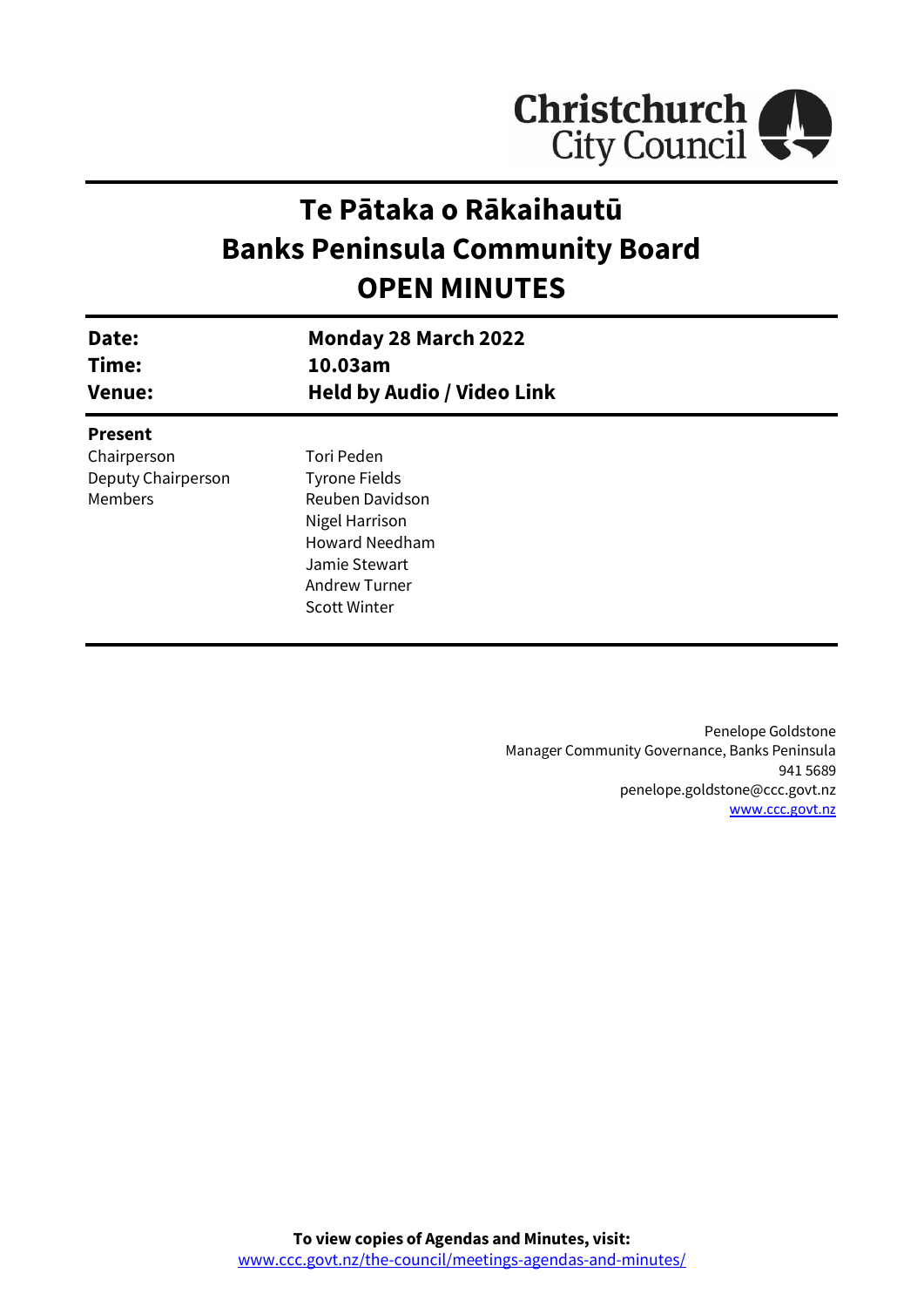

**Part A Matters Requiring a Council Decision**

## **Part B Reports for Information**

## **Part C Decisions Under Delegation**

**Secretarial Note:** It is noted that this meeting was held via audio/video link on the Zoom platform due to the country being under the Covid-19 Protection Framework (the Traffic Alert System at Red) on the date the meeting was scheduled. These minutes provide a written summary of the meeting proceedings.

### **Karakia Tīmatanga**: Reuben Davidson

The agenda was dealt with in the following order.

## **1. Apologies Ngā Whakapāha**

# **Part C**

## **Community Board Decision**

There were no apologies received.

## **2. Declarations of Interest Ngā Whakapuaki Aronga**

#### **Part B**

There were no declarations of interest recorded.

## **3. Confirmation of Previous Minutes Te Whakaāe o te hui o mua**

### **Part C**

### **Community Board Resolved BKCB/2022/00018**

That the minutes of the Te Pātaka o Rākaihautū Banks Peninsula Community Board meeting held on Monday, 14 March 2022 be confirmed.

Scott Winter/Nigel Harrison **Carried**

# **4. Public Forum Te Huinga Whānui**

#### **Part B**

There were no public forum presentations.

# **5. Deputations by Appointment Ngā Huinga Whakaritenga**

### **Part B**

There were no deputations by appointment.

# **6. Presentation of Petitions Ngā Pākikitanga**

#### **Part B**

There was no presentation of petitions.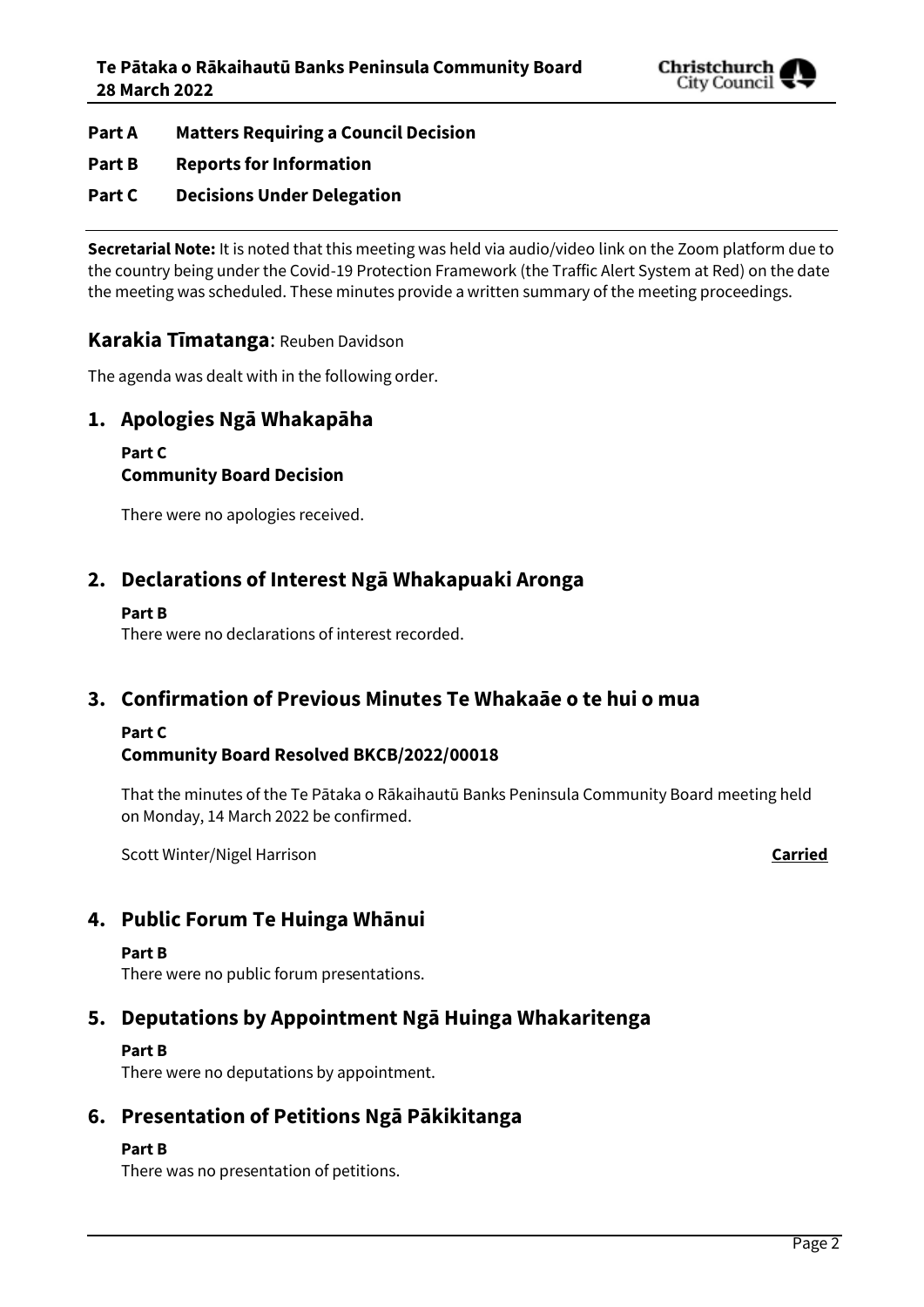

# **7. Briefing - Project Lyttelton - Community Carbon Coach**

Helen Tulett, Community Carbon Coach for Project Lyttelton, spoke to the Board about the work underway to address climate resilience in the community. She highlighted the many community groups, programmes, and organisations that she is engaging with, as well as some of the projects aimed at enabling Lyttelton to develop and maintain a climate resilient attitude. She commented on the Community Board Plan's climate priorities and expressed her interest in working with the Board to support Project Lyttelton's climate initiatives.

The Board expressed its enthusiasm for the projects and goals outlined by Helen and members shared their interest in providing support for her work. Members suggested that they could assist Helen to network with other organisations working on the Peninsula, that have similar aims.

### **Community Board Resolved BKCB/2022/00019**

### **Officer recommendation accepted without change**

#### **Part B**

That Te Pātaka o Rākaihautū Banks Peninsula Community Board:

Notes the information supplied during the Briefing.  $1.$ 

Nigel Harrison/Reuben Davidson **Carried**

#### **Attachments**

A Helen Tulett Briefing Presentation ⇒

# **8. 2021-22 Banks Peninsula DRF Report - Pigeon Bay Hall Committee - Lawn Mower**

The Board did not have any questions of staff, noting the grant request was straight forward.

### **Community Board Resolved BKCB/2022/00020**

### **Officer recommendation accepted without change**

### **Part C**

That Te Pātaka o Rākaihautū Banks Peninsula Community Board:

1. Approves a grant of \$2,000 from its 2021-22 Discretionary Response Fund to the Pigeon Bay Hall Committee towards the purchase of a ride on lawnmower.

Reuben Davidson/Andrew Turner **Carried**

# **9. Elected Members' Information Exchange Te Whakawhiti Whakaaro o Te Kāhui Amorangi**

### **Part B**

Members exchanged information on the following matters:

- Covid-19 communities and businesses feeling the impact of increased case numbers.
- Carbon credits now available for regenerative native plantings and wilding pines.